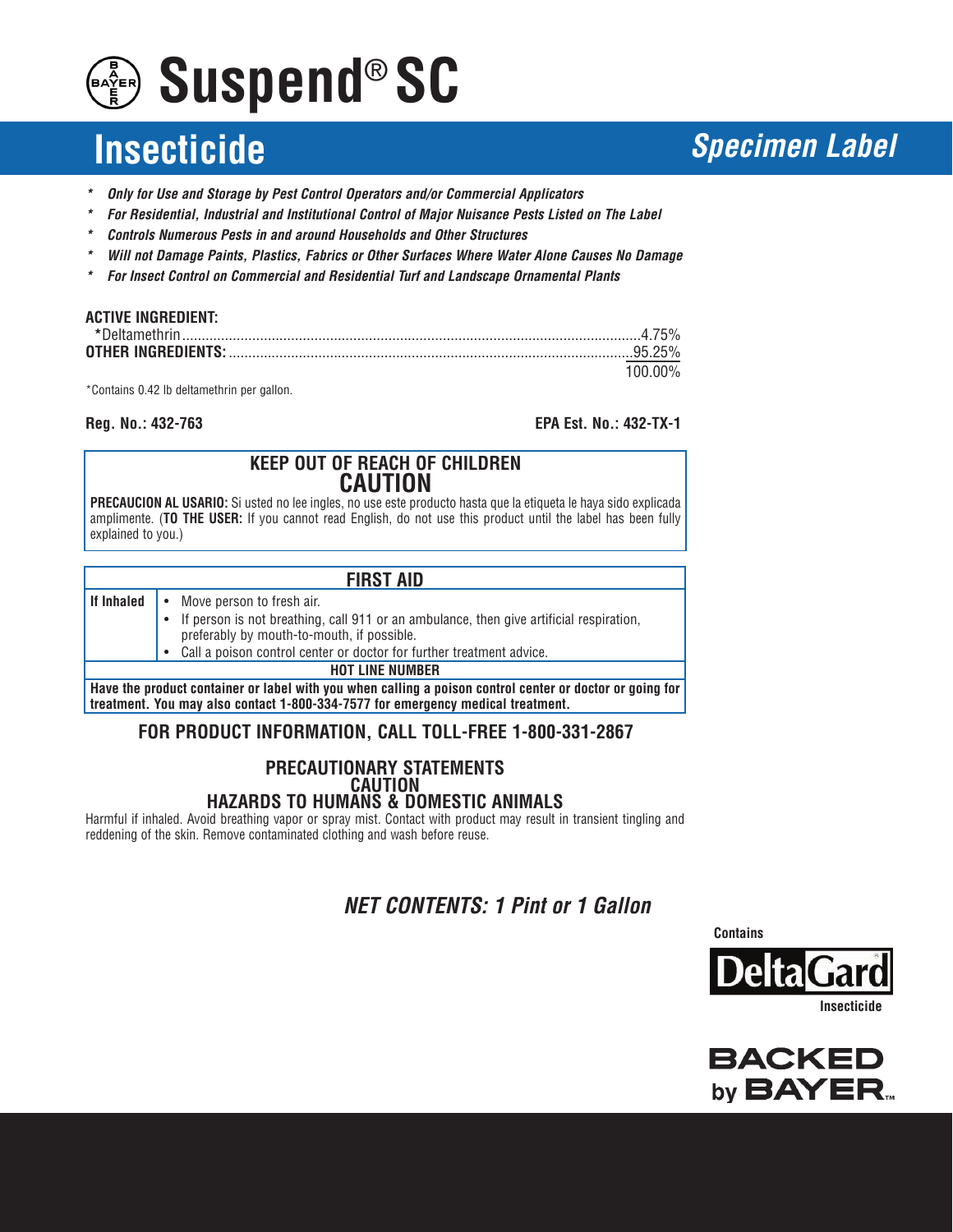#### **Environmental Hazards**

This product is extremely toxic to fresh water and estuarine fish and invertebrates. Do not apply directly to water, to areas where surface water is present or to intertidal areas below the mean high water mark. Use with care when applying in areas adjacent to any body of water. Do not contaminate water when cleaning equipment or when disposing of equipment washwater. This pesticide is highly toxic to bees exposed to direct treatment. Do not apply or allow it to drift to crops or weeds on which bees are actively foraging.

#### **Physical & Chemical Hazards**

Do not use water-based sprays of Suspend SC Insecticide in conduits, motor housings, junction boxes, switch boxes, or other electrical equipment because of possible shock hazard.

#### **DIRECTIONS FOR USE**

**It is a violation of Federal Law to use this product in a manner inconsistent with its labeling.**

Not for use on turf being grown for sale or other commercial use as sod, or for commercial seed production, or for research purposes.

#### **GENERAL INFORMATION:**

Suspend SC is a suspended concentrate insecticide containing 0.42 lb active ingredient per gallon. Suspend SC is designed for use both indoors and outdoors and will provide effective knockdown and long residual control of the pests listed on this label.

**Mixing Instructions:** Suspend SC Insecticide is intended to be mixed with water and applied with hand pressurized or power operated sprayers, such as Actisol® or similar equipment, as a coarse spray or with conventional hydraulic boom-type sprayer or other suitable equipment for outdoor broadcast applications. Shake container well before using. When diluting, it is recommended to add approximately half the water to the spray tank, then add the proper amount of Suspend SC Insecticide in accordance with the rates in the appropriate Application Rate table. Agitate, then add the remaining water slowly to avoid excess foam. Thoroughly agitate the sprayer before using to insure proper suspension. If spraying is interrupted when using a back-pack or hand-held spray equipment, reinvert sprayer before use. If spray screens are used, they should be 50 mesh or larger. Dilute Suspend SC Insecticide only with water. Prepare spray solution when ready to make applications.

**Tank Mixing:** Suspend SC Insecticide may be tank-mixed with other currently registered pesticides unless expressly prohibited by the product label. A small volume mixing test with other products is recommended to ensure compatibility. Observe all restrictions and precautions, which appear on the labels of these products.

**Application Methods:** For indoor uses this product may be applied as crack and crevice, spot, general surface treatments. For residential building and structures apply only as a crack and crevice or spot treatment. Treat where pests are found or normally occur. For general pest control outdoors see this section for additional methods of application.

**Crack and Crevice Applications:** Use a low pressure system with a pinpoint or variable pattern nozzle to apply the spray mixture to areas such as floors, cracks and crevices in and around baseboards, walls, expansion joints, areas around water and sewer pipes, and voids formed by equipment or appliances.

**Spot Applications:** Use a low pressure system with a fan-type nozzle to uniformly apply spot treatments in and around cupboards, and between, beneath and behind equipment or appliances. For control of carpet beetles, fleas and ticks indoors, apply as a coarse, low pressure crack and crevice spot treatment to problem areas and infested habitats. Do not treat entire floor, carpet or floor coverings. Do not apply as a space spray. Application to furniture should be restricted to areas where prolonged contact by humans will not occur. Care should be taken to limit spot treatment to pet beds and infested floor coverings.

| <b>Application Rates</b> |                                                                                                                                                                                                                                                                                                                                                                                                                |                                                              |                                                                          |  |  |
|--------------------------|----------------------------------------------------------------------------------------------------------------------------------------------------------------------------------------------------------------------------------------------------------------------------------------------------------------------------------------------------------------------------------------------------------------|--------------------------------------------------------------|--------------------------------------------------------------------------|--|--|
|                          | <b>Pests</b>                                                                                                                                                                                                                                                                                                                                                                                                   | <b>Concentration</b><br>of Active<br>Ingredient <sup>1</sup> | <b>Dilution Rate<sup>2</sup></b>                                         |  |  |
|                          | ants, carpet beetles,<br>firebrats, fleas, gnats,<br>midges, centipedes,<br>millipedes, pantry pests,<br>silverfish, ticks (indoors)                                                                                                                                                                                                                                                                           | $0.01\%$ -<br>$0.03\%$ w/w                                   | 0.25-0.75 fl oz/gal<br>12.5-37.5 fl oz/50 gals<br>25-75 fl oz/100 gals   |  |  |
|                          | Bees, bedbugs, boxelder<br>bugs, fleas (outdoors),<br>ticks (outdoors), cecid<br>flies, cockroaches,<br>crickets, flies (including<br>such flies as stable,<br>house, cluster and<br>horseflies), elm leaf<br>beetles, ground beetles,<br>moths, midges, hornets,<br>killer bees, lice,<br>mosquitoes, Multicolored<br>Asian Lady Beetle,<br>pillbugs, scorpions,<br>sowbugs, spiders,<br>yellowjackets, wasps | $0.03% -$<br>$0.06\%$ w/w                                    | $0.75 - 1.5$ fl oz/gal<br>37.5-75 fl oz/50 gals<br>75-150 fl oz/100 gals |  |  |
|                          | Termites (formosan &<br>Eastern subterranean -<br>localized control only)                                                                                                                                                                                                                                                                                                                                      | $0.06\%$ w/w                                                 | 1.5 fl oz/ gal<br>75 fl oz/50 gals<br>150 fl oz/100 gals                 |  |  |
|                          | <b>Carpenter ants</b>                                                                                                                                                                                                                                                                                                                                                                                          | $0.03\%$ w/w                                                 | $0.75$ fl oz/gal<br>37.5 fl oz/50 gals<br>75 fl oz/100 gals              |  |  |

1 The recommended rate for maintenance treatments is 0.01% and for cleanout treatments is 0.03%. For control of severe infestations and longer residual control use the 0.06% rate. In addition, more frequent applications may be needed on concrete surfaces.

 $2$  0.25 fl. oz = 7.5 milliliters

0.75 fl.  $oz = 22.7$  milliliters

1.5 fl.  $oz = 45.4$  milliliters

#### **GENERAL PEST CONTROL INDOORS**

**Treatment Sites:** When used in accordance with label directions, Suspend SC may be applied in and around residential and non-residential buildings and structures including residential kitchens and all types of food/feed handling establishments. Suspend SC is intended to be mixed with water and applied indoors as a crack and crevice, spot or general surface treatment with hand pressurized or power operated sprayers or other suitable equipment for applying insecticides to localized areas. For residential buildings and structures apply only as a crack and crevice or spot treatment. This product can be applied to walls, floors, ceilings, in and around cabinets, between, behind and beneath equipment and appliances, around floor drains, window and door frames and around plumbing, sinks and other possible pest harborage sites. Permitted areas of use include, but are not limited to, the food/feed and non-food/non-feed areas of:

Aircraft (cargo only) Apartment buildings **Bakeries** Bottling facilities Breweries Buses Cafeterias Candy plants **Canneries** Dairy product Processing plants Food manufacturing plants Food processing plants Food service establishments Granaries & grain mills Hospitals Hotels Houses Industrial buildings Installations Kitchens Laboratories Mausoleums Meat, poultry & egg processing & packaging plants Mobile & motor homes Nursing homes Offices<sup>®</sup> **Railcars Restaurants Schools** Ships & vessels **Trailers Trucks Warehouses** Wineries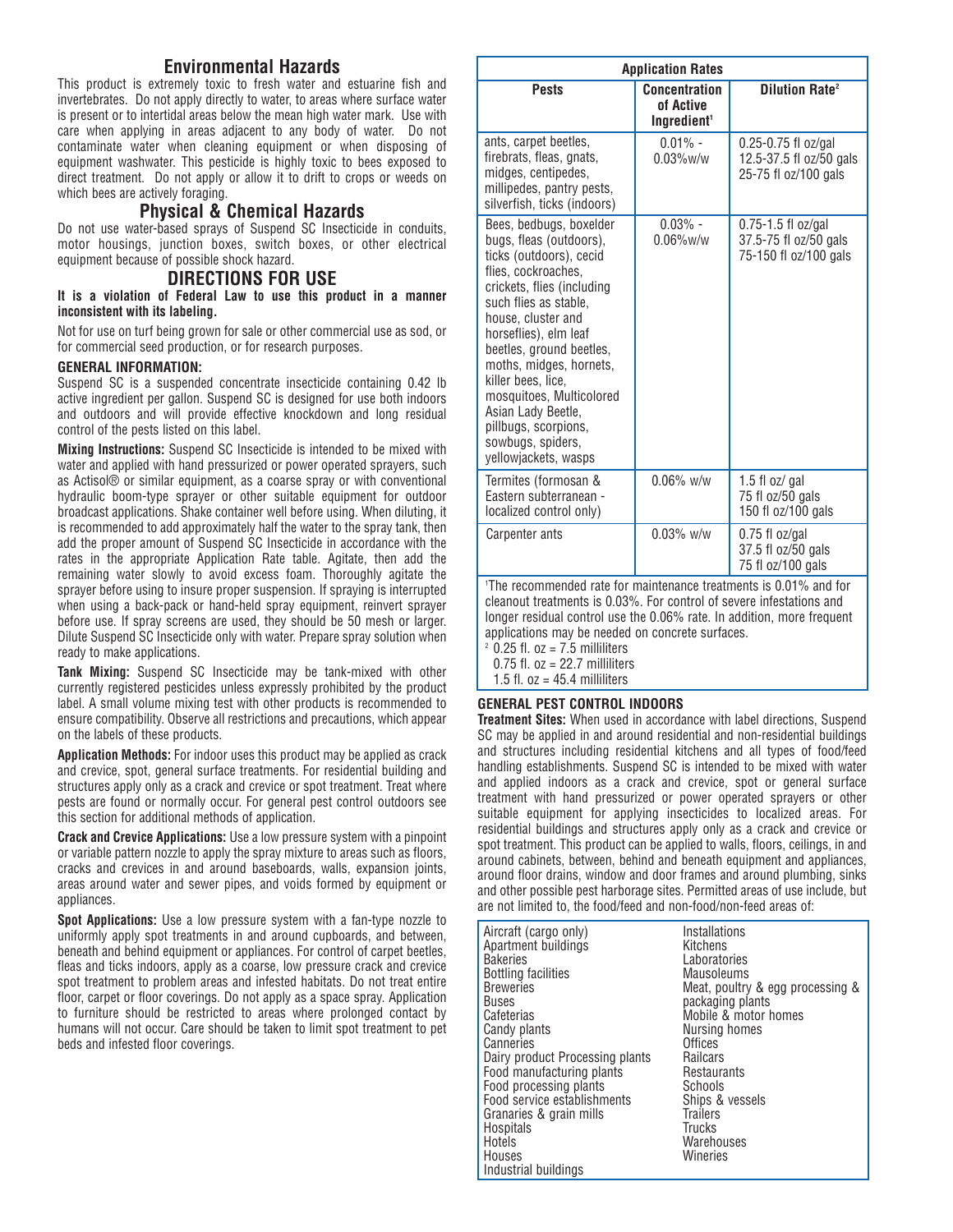Treatments may be applied at 21-day intervals or as necessary to maintain adequate control. Remove pets and cover aquariums and terrariums before spraying. Do not apply to classrooms when in use. Do not use in aircraft cabins.

Treat specific areas that insect inhabit or where they are frequently found. Use 0.25 to 1.5 fluid ounces of Suspend SC in sufficient amount of water and apply to adequately cover 1000 square feet. Do not allow dripping or run-off to occur. Under conditions of severe pest infestation, when quick knockdown and/or longer residual control is desired, use 1.5 ounces of 0.06% Suspend SC per 1,000 sq. ft.

**Premise Pest Control: Cockroaches, Ants, Crickets, Silverfish, Firebrats, Centipedes, Millipedes, Cloth Moths, Earwigs, Pillbugs, Sowbugs, Scorpions and Spiders:** Apply as a coarse, low pressure spot or crack and crevice spray to areas that these pests normally inhabit. Pay particular attention to dark corners of rooms and closets; floor drains; cracks and crevices in walls; along and behind baseboards; beneath and behind sinks, stoves, refrigerators, and cabinets; around plumbing and other utility installations; doors, windows and in attics and crawl spaces. Applications may be made to floor surfaces along baseboards and around air ducts. Let surfaces dry before allowing children or pets to contact surfaces.

**Pantry Pest Control:** To kill adult and accessible stages of insect pests such as **Lesser Grain Borers, Grain Weevils, Flour Beetles, Saw-toothed Grain Beetles, Cigarette Beetles, Merchant Grain Beetles, Angoumois Grain Moths, Mediterranean Flour Moths, Indian Meal Moths, Grain Mites and Spider Mites:** Make applications to cupboards, shelving and storage areas. Remove all foodstuffs, all utensils, shelf paper and other objects before spraying. Allow all treated surfaces to dry and cover shelves with clean paper prior to replacing foodstuffs, utensils or other items. Any foodstuff accidentally contaminated with any spray solution should be discarded.

**Crawling and Flying Insect Pests (such as flies, gnats, midges, mosquitoes, cockroaches, ants and silverfish):** Apply directly to walls, ceilings, window screens and other resting areas as a residual surface treatment. May be used inside residential buildings, as well as in and around carports, garages, storage sheds, unoccupied horse stables and pet kennels.

**Ants:** (including Pharaoh Ants): Apply to trails, around doors and windows and other areas where ants inhabit or enter premises.

**Bedbugs and Lice:** Remove linens and wash before reuse. Apply to mattresses, especially tufts, folds, and edges until moist. Apply to the interior of the frame. Allow to dry before remaking bed.

**Carpet Beetles, Fleas and Ticks:** A total integrated pest management program is recommended. It is suggested that infested areas be thoroughly vacuumed prior to treatment. These areas include all carpet, upholstered furniture, baseboards and other indoor areas frequented by pets. The vacuum cleaner bag should be discarded in an outdoor trash container upon completion. Pet bedding should be cleaned or replaced. Apply Suspend SC as a uniform coarse low-pressure spot or crack and crevice treatment to areas where these pests normally inhabit. Care should be taken to limit spot treatments to pet bedding and its surrounding area, infested floor coverings and pest habitats. Do not treat entire area of floor, carpet or floor coverings. Use a dust such as Deltadust<sup>®</sup> in areas around electrical equipment. Do not apply as a space spray. Restrict applications to furniture where no prolonged contact by humans will occur. Do not allow people or pets to contact treated areas until spray has dried. This product can be used with an Insect Growth Regulator (IGR). Effective flea control includes controlling the source of flea infestations. This can require treatment of pets with a product registered by EPA for such use and treating outside areas frequented by pets. Suspend SC can also be applied out-of-doors for flea control. Do NOT treat pets with this product.

**Pet Kennels:** For residual control of crawling and flying insects in and around these structures, apply as a general surface and/or crack and crevice spray. Optimal control results if facilities to be treated are clean and if the exterior perimeter is concurrently treated with Suspend SC. Apply only to areas of facility where animals are not present. Allow spray to dry before allowing re-entry of animals into treated areas. Do not apply to animal feed or watering equipment.

**Food/Feed Handling Establishments:** For control of all labeled pests, applications are permitted in food/feed and non-food/non-feed areas of food/feed handling and processing establishments as a general surface, spot or crack and crevice treatment.

Food/Feed handling establishments are defined as places other than private residences in which exposed food/feed is held, processed, prepared or served. Included also are areas for receiving, storing, packing (canning, bottling, wrapping, boxing), preparing, edible waste storage and enclosed processing systems (mills, dairies, edible oils, syrups) of food/feed. Serving areas where food/feed is exposed and the facility is in operation are also considered food/feed areas.

**Non-Food/Non-Feed Areas:** Examples of non-food/non-feed areas include garbage rooms, lavatories, floor drains (to sewers), entries and vestibules, offices, locker rooms, machine rooms, boiler rooms, mop closets and storage (after packaging, canning or bottling). All areas that insects inhabit or through which insects may enter should be treated.

**General Surface Applications:** Do not use this application method in the food/feed handling areas of the facility when the facility is in operation or foods/feeds are exposed. Do not apply directly to food/feed products. Cover or remove all food/feed processing and/or handling equipment during application. After application in food/feed processing plants, cafeterias and similar facilities, wash all equipment, benches, shelving and other surfaces which food/feed will contact. Clean food/feed handling or processing equipment and thoroughly rinse with clean, fresh water. After application in bakeries, clean all food contact surfaces thoroughly with appropriate equipment.

**Spot or Crack & Crevice Applications:** Except in federally inspected meat and poultry plants, spot or crack and crevice applications may be made while the facility is in operation provided exposed food is covered or removed from area being treated prior to application. Do not apply directly to food or food-handling surfaces.

In the home, do not allow spray to contact food/feed surfaces. If it does, clean surfaces with soap and water.

**GRAIN BINS AND WAREHOUSES:** Dilute 0.25-1.5 fl. oz. of Suspend SC Insecticide with water to make 1 gallon of solution. Apply finished spray to equipment, wall and floor surfaces of grain bins and warehouses at the rate of 1 gallon per 1000 sq. ft. prior to storing or handling grain. Do not allow run-off to occur. Application should be made only after equipment bins and buildings have been thoroughly cleaned. Empty bins or warehouses should be fumigated with an EPA registered fumigant according to the manufacturer's label recommendations when inaccessible areas exist. To help prevent infestation of these structures, apply Suspend SC Insecticide as a perimeter treatment where pests are active and may find entrance. It is recommended to treat a band of soil or lawn up to 6-10 feet wide around and adjacent to structures and treat the foundation to a height of 2 to 3 feet. Mix 0.25-1.5 fl. oz. of Suspend SC Insecticide with water to make 1 gallon of solution. Apply as a coarse spray at a rate of 1 gallon per 1000 sq. ft. Thoroughly and uniformly wet the barrier area but do not allow run-off to occur.

#### **GENERAL PEST CONTROL OUTDOORS**

Use Suspend SC to control outdoor pests by application as either a perimeter treatment, residual spray or broadcast application to lawns, grounds and ornamental plantings.

**Treatment Sites:** When used in accordance with label directions, Suspend SC may be applied as a perimeter treatment or as a residual spray around residential and non-residential settings. Begin applications when pests are noticed.

**Residual Spray:** Apply Suspend SC as a coarse low-pressure spray at the rate of 0.75 to 1.5 fl oz to surfaces of buildings, porches, screens, window frames, eves, patios, refuse dumps, garages and lawns.

**Perimeter Treatments:** To help prevent infestation of buildings, apply Suspend SC Insecticide where pests are active and may find entrance. It is recommended to treat a band of soil or lawn up to 6 - 10 feet wide around and adjacent to buildings and treat the building foundation to a height of 2 to 3 feet. Apply as a coarse spray at the rate of 0.25 to 1.5 fl oz of Suspend SC Insecticide in sufficient amount of water. (See Mixing Directions for Perimeter Application below). Use an adequate volume to thoroughly and uniformly wet the barrier area but do not allow run-off to occur.

**Fleas and Ticks:** Apply Suspend SC as a coarse wet spray to areas where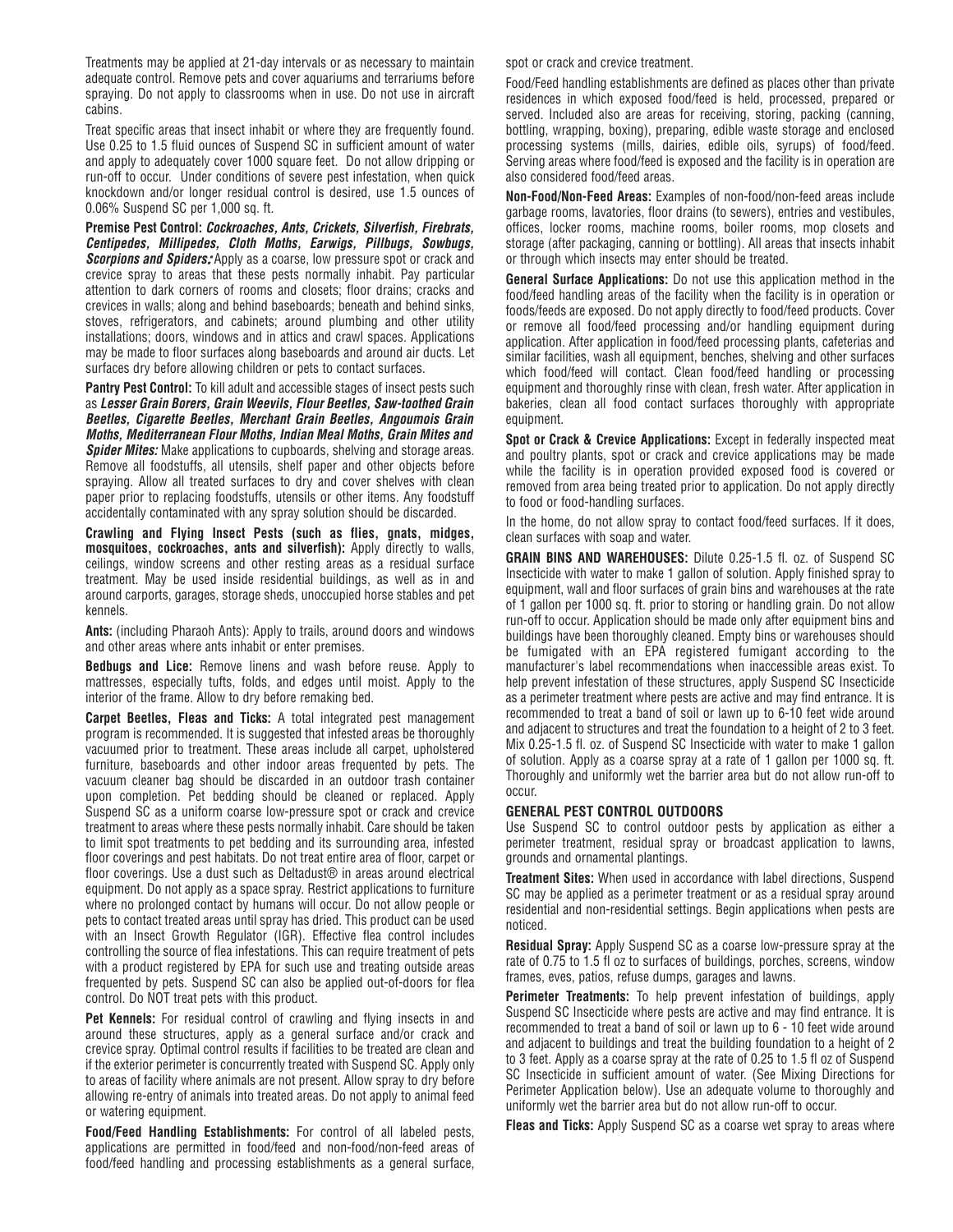|                                                                                                              | MIXING DIRECTIONS FOR Suspend SC INSECTICIDE -OUTDOOR PERIMETER APPLICATION                                 |                           |                                                   |                           |                                                   |                           |                                                   |                           |
|--------------------------------------------------------------------------------------------------------------|-------------------------------------------------------------------------------------------------------------|---------------------------|---------------------------------------------------|---------------------------|---------------------------------------------------|---------------------------|---------------------------------------------------|---------------------------|
|                                                                                                              | Suspend SC INSECTICIDE DILUTION (0.25 oz./1000 sq. ft.) - (Based on one home being 1,000 sq. ft.)           |                           |                                                   |                           |                                                   |                           |                                                   |                           |
| 15 Gallon<br><b>Tank Size</b>                                                                                |                                                                                                             |                           | 25 Gallon<br>50 Gallon                            |                           | 100 Gallon                                        |                           |                                                   |                           |
| <b>Finished Spray:</b><br><b>Gallons Per</b><br>1000 sq. ft.                                                 | <b>Suspend SC</b><br>Per Tank<br>(fl. oz.)                                                                  | <b>Homes</b><br>Per Tank* | <b>Suspend SC</b><br><b>Per Tank</b><br>(fl. oz.) | <b>Homes</b><br>Per Tank* | <b>Suspend SC</b><br><b>Per Tank</b><br>(fl. oz.) | <b>Homes</b><br>Per Tank* | <b>Suspend SC</b><br>Per Tank<br>(fl. oz.)        | <b>Homes</b><br>Per Tank* |
|                                                                                                              | 3.75                                                                                                        | 15                        | 6.25                                              | 25                        | 12.50                                             | 50                        | 25.00                                             | 100                       |
| 3                                                                                                            | 1.25                                                                                                        | 5                         | 2.08                                              | 8                         | 4.17                                              | 16                        | 8.33                                              | 33                        |
| 5                                                                                                            | 0.75                                                                                                        | 3                         | 1.25                                              | 5                         | 2.50                                              | 10                        | 5.00                                              | 20                        |
| 10                                                                                                           | 0.37                                                                                                        | 1.5                       | 0.63                                              | 2.5                       | 1.25                                              | 5                         | 2.50                                              | 10                        |
| *Based on Suspend SC Insecticide applied at 0.25 ounces per 1,000 square feet treated per home or structure. |                                                                                                             |                           |                                                   |                           |                                                   |                           |                                                   |                           |
|                                                                                                              | II. Suspend SC INSECTICIDE DILUTION (1.00 oz./1000 sq. ft.)                                                 |                           |                                                   |                           |                                                   |                           |                                                   |                           |
| <b>Tank Size</b><br>15 Gallon                                                                                |                                                                                                             | 25 Gallon                 |                                                   | 50 Gallon                 |                                                   | 100 Gallon                |                                                   |                           |
| <b>Finished Spray:</b><br><b>Gallons Per</b><br>$1000$ sq. ft.                                               | <b>Suspend SC</b><br><b>Per Tank</b><br>(fl. oz.)                                                           | <b>Homes</b><br>Per Tank* | <b>Suspend SC</b><br><b>Per Tank</b><br>(fl. oz.) | <b>Homes</b><br>Per Tank* | <b>Suspend SC</b><br><b>Per Tank</b><br>(fl. oz.) | <b>Homes</b><br>Per Tank* | <b>Suspend SC</b><br><b>Per Tank</b><br>(fl. oz.) | <b>Homes</b><br>Per Tank* |
|                                                                                                              | 15.0                                                                                                        | 15                        | 25.0                                              | 25                        | 50                                                | 50                        | 100.0                                             | 100                       |
| 3                                                                                                            | 5.0                                                                                                         | 5                         | 8.4                                               | 8.3                       | 16.70                                             | 16.7                      | 33.3                                              | 33.3                      |
| 5                                                                                                            | 3.0                                                                                                         | 3                         | 5.0                                               | 5                         | 10.0                                              | 10                        | 20.0                                              | 20                        |
| 10                                                                                                           | 1.5                                                                                                         | 1.5                       | 2.5                                               | 2.5                       | 5.0                                               | 5                         | 10.0                                              | 10                        |
|                                                                                                              | *Based on Suspend SC Insecticide applied at 1.00 ounce per 1,000 square feet treated per home or structure. |                           |                                                   |                           |                                                   |                           |                                                   |                           |

fleas and ticks are most likely to be found, such as but not limited to, dog houses, kennels, runways, cracks and crevices in sidewalks, paths or patios, under plants, shrubs, bushes, trees, or other shaded, moist areas where pests may rest.

**Fire Ants:** Apply Suspend SC as a drench. Dilute 1.5 oz per one gallon of water. Gently sprinkle 1 to 2 gallons of the diluted insecticide over the surface of each mound and surrounding area to a 2-foot diameter. For best results, apply in cool weather, 65 to 80°F or in early morning or late evening hours. Treat new mounds as they appear. Pressurized sprays may disturb the ants and cause migration, reducing product effectiveness.

**Wood-Infesting Insects:** For control of wood-infesting beetles on surfaces in homes and other structures, apply a 0.06% suspension of Suspend SC. For treatment of small areas, apply by brushing or spraying the suspension evenly on wood surfaces. For large or overhead areas of homes, apartment buildings, etc., apply as a coarse spray to thoroughly cover the area. Cover all surfaces below the area being sprayed with plastic sheeting or other material which can be disposed of by placing in trash if contamination from dripping occurs. Sprayed surfaces should be avoided until the treated area is completely dry.

For control of above-ground termites and wood-infesting beetles in localized areas, apply a 0.06% suspension or sufficient volume of foam of Suspend SC to voids and galleries in damaged wood and in spaces between wooden structural members and between the sill plate and foundation where wood is vulnerable. Applications may be made to inaccessible areas by drilling and then injecting the suspension or foam with a suitable directional injector into the damaged wood or wall voids. All treatment holes drilled in construction elements in commonly occupied areas of structures must be securely plugged.

Termite carton nests in building voids may be injected with 0.06% suspension or foam using a pointed injection tool. Multiple injection points to varying depths may be necessary. It is desirable to physically remove carton nest material from building voids when such nests are found.

Application to attics, crawl spaces, unfinished basements, or man-made voids may be made with a coarse fan spray of 0.06% suspension to control exposed worker and winged reproductive forms of termites. For control of swarming or reproductive stages of termites, apply a 0.06% suspension to the swarm or area on which they collect.

The purpose of such applications of Suspend SC is to kill workers or winged reproductive forms which may be present at the time of treatment. Such applications are not a substitute for mechanical alteration, soil treatment or foundation treatment but are merely a supplement.

Do not apply solution until location of heat or air conditioning ducts, vents, water and sewer lines and electrical conduits are known and identified. When located, applications may be made around these structures. However, caution must be taken to avoid contamination of these structural elements and airways.

For control of above-ground termites inside trees, utility poles, fencing and decking materials and similar structural members, drill to find the interior infested cavity and inject 0.06% suspension or foam using an appropriate treatment tool with a splashback guard.

Termite carton nests in trees may be injected with 0.06% suspension or foam using a pointed injection tool. Multiple injection points to varying depths may be necessary. It is desirable to physically remove carton nest material from trees when such nests are found.

For protection of firewood from carpenter ants and termites, treat soil beneath firewood prior to stacking with a 0.06% suspension at 1 gallon per 8 square feet to prevent carpenter ant or termite infestation. DO NOT treat firewood with this product.

For control of carpenter ants in houses and other structures, use a 0.06% suspension and apply as a general surface, spot, crack and crevice or wall void application. Apply around doors and windows and other places where carpenter ants may enter the premises. Spray or foam into cracks and crevices through small drilled holes into voids where these ants or their nests are present. Use a sufficient amount of coarse spray or foam to cover the area. Do not exceed 1 gallon of dilute suspension per 1000 square feet of treated surface.

For control of carpenter ants inside trees, utility poles, fencing and decking materials and similar structural members, drill to find the interior infested cavity and inject 0.06% suspension or foam using an appropriate treatment tool with a splashback guard.

For control of tunneling carpenter ants in soil, apply a 0.06% suspension as a drench or inject the suspension or foam at intervals of 8 to 12 inches. Establish a uniform vertical barrier at the edge of walls, driveways or other hard surfaces where ants are tunneling beneath the surfaces.

For control of carpenter bees in structures, apply a 0.06% suspension or sufficient volume of foam directly into gallery entrance holes. Following treatment, the entrance holes may be left open 24 hours to be certain that returning adult bees are killed. When there is no activity, the hole may be sealed with a suitable sealant.

**Foam Application Use Directions:** Suspend SC can be converted to a foam and the foam used to treat structural voids to control insect and arthropod pests in walls, under slabs or in other void areas. Mix end-use dilution of Suspend SC with manufacturer's recommended volume of foaming agent. Use the recommended rate suspension converted to a foam to achieve the desired foam expansion ratios. Verify before treatment that the foaming agent is compatible with Suspend SC.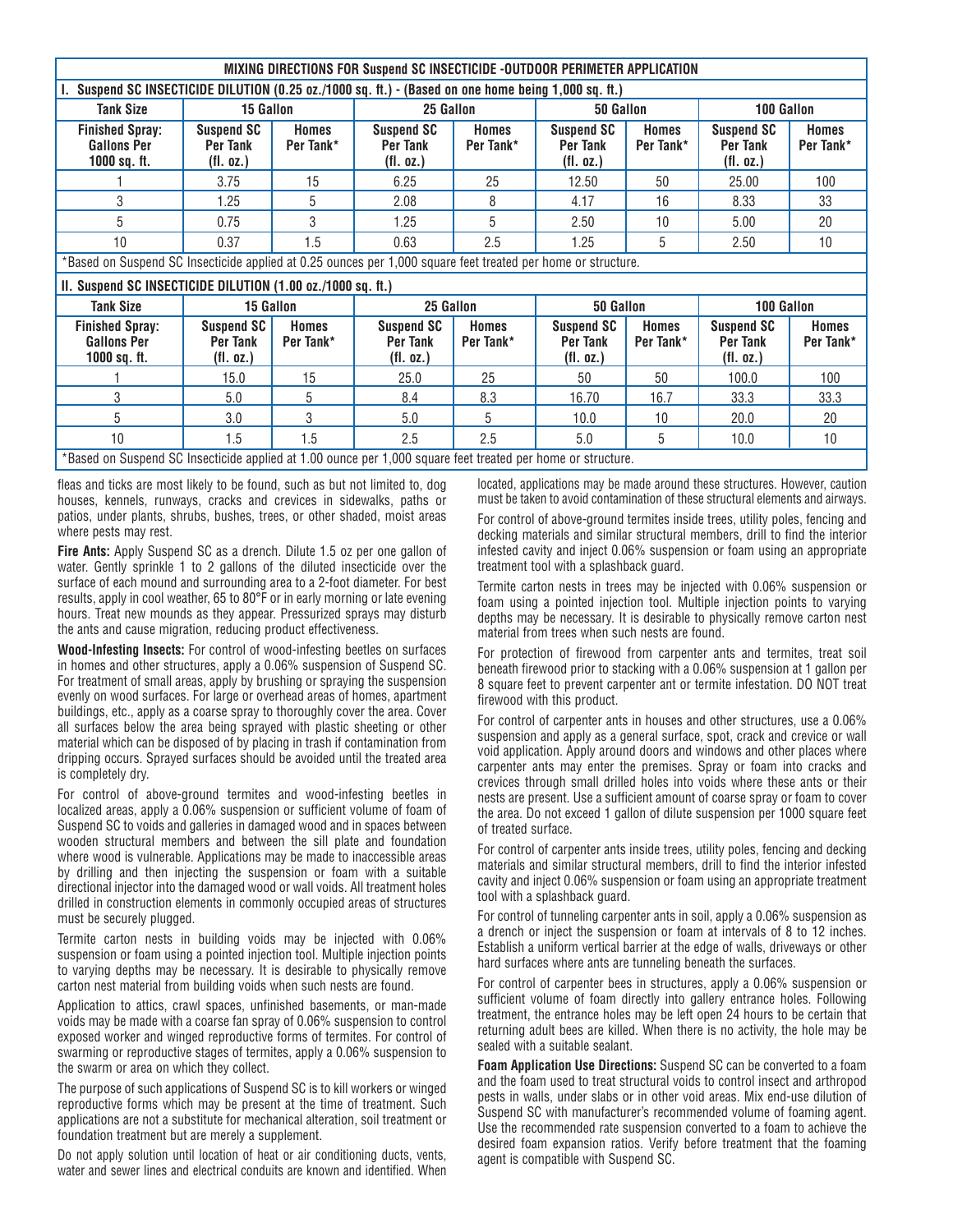**Turfgrass Applications:** Suspend SC controls a broad spectrum of insects on turfgrasses and ornamental plants in outdoor areas such as athletic fields, recreational areas, residential landscapes, parks, and public and commercial sites such as around institutional commercial and industrial buildings.

Uniform coverage is essential. Begin applications when pests are evident. Apply Suspend SC as a broadcast application using a conventional hydraulic boom-type sprayer or other suitable equipment for turfgrass pests according to the rates listed in the Application Rates for Turfgrass Sites table. Apply using a minimum of 2 gallons of water per 1000 sq. ft. Higher volumes (4 to 10 gallons of water per 1000 sq. ft.) may be needed for adequate coverage of dense turfgrass canopies and/or turfgrasses maintained under high mowing heights. Allow sufficient time for the application to dry before allowing pets or people to enter treatment area.

Target insects must be exposed to the insecticide to be controlled. For optimum control of surface-feeding insects, delay irrigation or mowing for 24 hours after application. For subsurface-feeding insects, irrigate with 0.25 to 0.5 inch of water immediately after application.

**Tank Mixing:** Suspend SC Insecticide has been found to be compatible with many commonly used pest control and fertilizer products. When tank-mixing Suspend SC, observe all restrictions and precautions and limitations which appear on the label of each product. For any tank-mixture which has not been previously tested, mix the correct proportion of products and water in a quart jar to ensure proper physical compatibility of the mixture. Tank mixtures of Suspend SC with silicone surfactants may improve the control of some insects.

**NOTE: In New York State, product may not be applied to turf within 100 feet of a coastal marsh or stream that drains directly into a coastal marsh. For control of turf insects in New York, a second application may be made after two weeks if target insect activity persists.**

|                                                                                                                                     | <b>Application Rates For Turfgrass Sites:</b>                                                                                                                                                                                                                                                           |                                                                                                                   |                                                                                                                                                                                                                                                                                                                                                                                            |  |
|-------------------------------------------------------------------------------------------------------------------------------------|---------------------------------------------------------------------------------------------------------------------------------------------------------------------------------------------------------------------------------------------------------------------------------------------------------|-------------------------------------------------------------------------------------------------------------------|--------------------------------------------------------------------------------------------------------------------------------------------------------------------------------------------------------------------------------------------------------------------------------------------------------------------------------------------------------------------------------------------|--|
| <b>Sites</b>                                                                                                                        | <b>Pests</b>                                                                                                                                                                                                                                                                                            | <b>Rates</b>                                                                                                      | <b>Remarks</b>                                                                                                                                                                                                                                                                                                                                                                             |  |
| Athletic fields,<br>recreational<br>areas, lawns &<br>grounds.<br>residential<br>areas, parks,<br>public and<br>commercial<br>sites | Ants.<br>armyworms,<br>centipedes,<br>chiggers,<br>cockroaches.<br>crickets.<br>cutworms.<br>fleas(adult),<br>grasshoppers,<br>ground beetles,<br>Japanese<br>beetles (adults),<br>leafhoppers,<br>mealybugs,<br>pillbugs,<br>scorpions, sod<br>webworms.<br>sowbugs,<br>springtails,<br>spiders, ticks | $0.4$ to $0.6$ fl<br>oz/1000 sq. ft<br>0r<br>17.5 to 26 fl<br>oz/Acre<br><sub>0r</sub><br>0.06 to 0.08 lb<br>ai/A | Apply when pests<br>become evident.<br>Apply as a<br>broadcast spray in<br>a minimum of 2<br>gallons of water<br>per 1000 sq. ft.<br>Delay irrigation or<br>mowing for 24<br>hours after<br>application for<br>optimum control of<br>surface-feeders<br>such as cutworms<br>and webworms.<br>For subsurface-<br>feeders, such as<br>mole crickets.<br>irrigate with 0.25<br>to 0.5 inch of |  |
|                                                                                                                                     | Annual bluegrass<br>weevil (adult),<br>billbugs (adult),<br>black turfgrass<br>ataenius (adult),<br>chinch bugs,<br>mites*, mole<br>crickets.                                                                                                                                                           | $0.6$ to $0.9$ fl<br>oz/1000 sq. ft.<br><sub>0r</sub><br>26 to 39 fl<br>oz/Acre<br>0r<br>0.08 to 0.13lb<br>ai/A   | water immediately<br>after application.<br>The addition of a<br>silicone surfactant<br>may enhance mole<br>cricket control.                                                                                                                                                                                                                                                                |  |

**\*Suppression Only**

#### **Landscape Ornamental Treatments:**

Suspend SC Insecticide provides control of a wide range of insects on landscape ornamentals. Mix Suspend SC with the required amount of water according to the Application Rates for Ornamentals table below. Thoroughly apply the finished spray to upper and lower leaf surfaces to ensure adequate coverage, but prior to dripping. Be sure to penetrate dense foliage to wet leaves, trunk and branches.

Plant safety testing has been conducted on many species of ornamental plants under a wide range of environmental and cultural conditions and no injury has been observed. If local use information is not available, it is advisable to pre-spray a few plants.

| <b>Application Rates for Ornamentals:</b>                                                      |                                                                                                                                                                                                                                                                                                                                                                                                                                                                                                                                                                                                                                                                                                                                                                                                                                                                                                                                                                     |                                   |                                                                                                                                                                                              |  |  |
|------------------------------------------------------------------------------------------------|---------------------------------------------------------------------------------------------------------------------------------------------------------------------------------------------------------------------------------------------------------------------------------------------------------------------------------------------------------------------------------------------------------------------------------------------------------------------------------------------------------------------------------------------------------------------------------------------------------------------------------------------------------------------------------------------------------------------------------------------------------------------------------------------------------------------------------------------------------------------------------------------------------------------------------------------------------------------|-----------------------------------|----------------------------------------------------------------------------------------------------------------------------------------------------------------------------------------------|--|--|
| <b>Sites</b>                                                                                   | <b>Pests</b>                                                                                                                                                                                                                                                                                                                                                                                                                                                                                                                                                                                                                                                                                                                                                                                                                                                                                                                                                        | <b>Rates</b>                      | <b>Remarks</b>                                                                                                                                                                               |  |  |
| Landscape<br>ornamentals<br>including<br>trees, shrubs,<br>evergreens<br>and foliage<br>plants | Adelgids, ants, aphids,<br>azalea lace bugs,<br>bagworms, boxelder<br>bugs, cankerworms,<br>cardamom thrips.<br>cockroaches, crickets,<br>elm leaf beetles, elm<br>spanworms, European<br>pine sawflies, fall<br>webworms, flea<br>beetles, flies, fungus<br>gnats, grasshoppers,<br>greenstriped<br>mapleworm, Gypsy<br>moth (larvae),<br>imported willow leaf<br>beetles, Japanese<br>beetles (adults)*, June<br>beetles (adults), lace<br>bugs, leaf-feeding<br>caterpillars,<br>leafhoppers, leaf<br>rollers, loopers, leaf<br>skeletonizers,<br>mealybugs, midges,<br>mimosa webworms,<br>mites**, orangestriped<br>oakworms, pillbugs,<br>pine shoot beetles,<br>pine tip moths, pinyon<br>spindlegall midges,<br>plant bugs,<br>redhumped caterpillar,<br>red imported fire ants,<br>sawfly larvae,<br>sowbugs, spiders,<br>springtails.<br>spanworms, scale<br>insects (crawlers), tent<br>caterpillars, ticks,<br>webworms.<br>vellownecked<br>caterpillar | 4 to 8 oz/100<br>gallons of water | Apply when pests<br>become evident.<br>Thorough<br>coverage is<br>required for best<br>results. Apply with<br>sufficient water to<br>ensure coverage of<br>upper and lower<br>leaf surfaces. |  |  |

**\*Will provide anti-feedant properties on treated ornamentals against Japanese beetles.**

**\*\*Suppression only.**

- **NOTES:**
- **1. DO NOT apply Suspend SC through any type of irrigation system.**
- **2. DO NOT apply this product to edible crops.**
- **3. DO NOT apply this product in hospital patient rooms while occupied or in any rooms occupied by the elderly or infirm.**
- **4. DO NOT apply in classrooms when in use.**
- **5. DO NOT apply to institutions (including libraries, sport facilities, etc.) in the immediate area when occupants are present.**